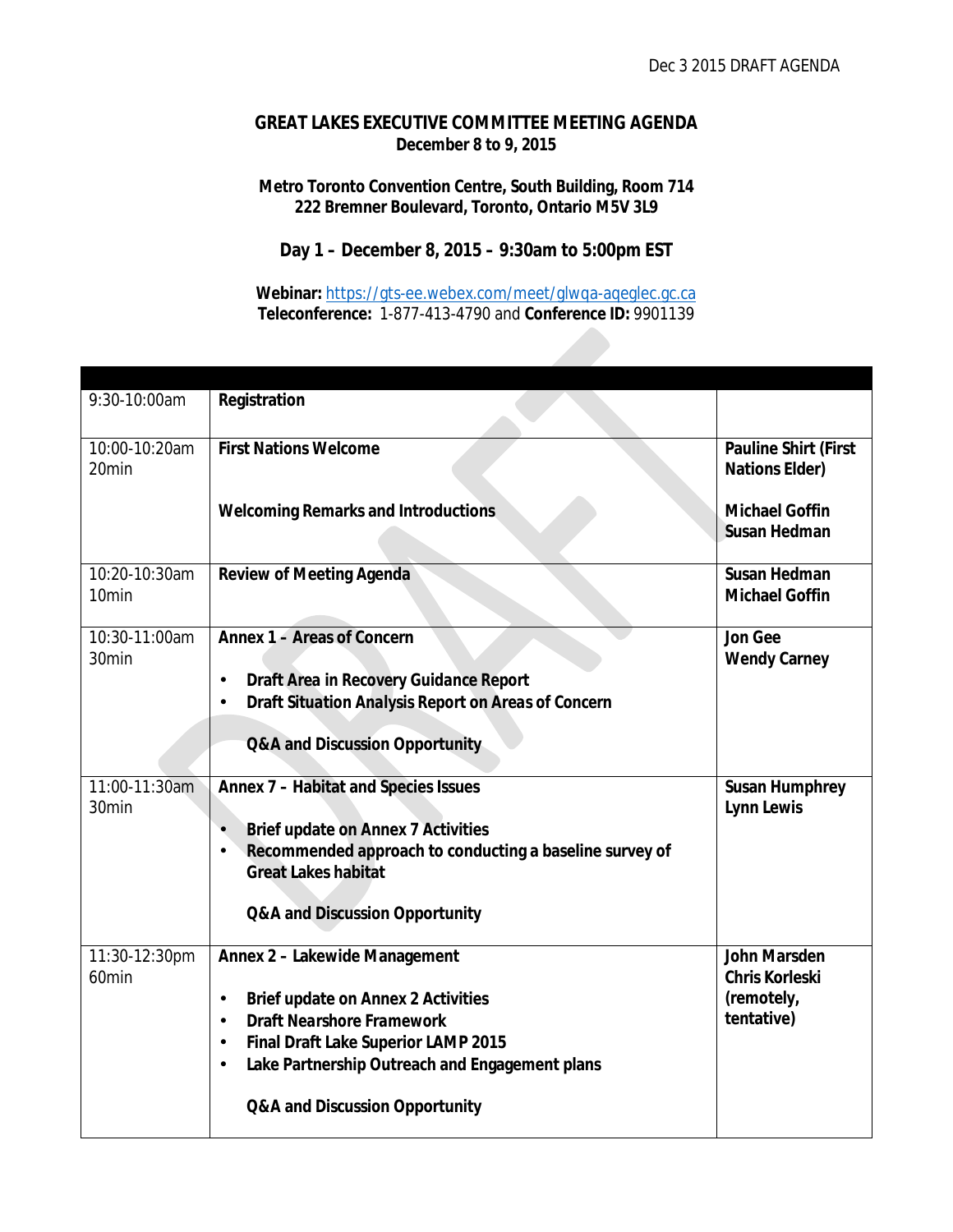| 12:30-1:30pm<br>1hr  | <b>Lunch Break</b>                                                                                                                                                                                                                                                                                                                                                                                                                                                                                                                                                                                                                  |                                                                                                                                                        |
|----------------------|-------------------------------------------------------------------------------------------------------------------------------------------------------------------------------------------------------------------------------------------------------------------------------------------------------------------------------------------------------------------------------------------------------------------------------------------------------------------------------------------------------------------------------------------------------------------------------------------------------------------------------------|--------------------------------------------------------------------------------------------------------------------------------------------------------|
| 1:30-2:00pm<br>30min | Annex 3 - Chemicals of Mutual Concern<br><b>Brief update on Annex 3 Activities</b><br>Q&A and Discussion Opportunity                                                                                                                                                                                                                                                                                                                                                                                                                                                                                                                | Vincenza Galatone<br>(remotely)<br><b>Louise Wise</b><br>(remotely)                                                                                    |
| 2:00-2:30pm<br>30min | <b>Annex 4 - Nutrients</b><br><b>Brief update on Annex 4 Activities</b><br>$\blacksquare$<br>Outcome of public consultations for Lake Erie phosphorus<br>$\blacksquare$<br>reduction targets - summary of input received and next steps<br>Recommended final phosphorus reduction targets for Western<br>$\blacksquare$<br>and Central Basins, and Eastern Basin of Lake Erie - status and<br>next steps including establishing baseline; process and timing for<br>finalizing targets<br>Opportunities for participation in development of domestic<br>$\blacksquare$<br>action plans<br><b>Q&amp;A and Discussion Opportunity</b> | <b>Susan Humphrey</b><br><b>Tinka Hyde</b>                                                                                                             |
| 2:30-2:50pm<br>20min | Annex 5 - Discharges from Vessels<br><b>Brief update on Annex 5 Activities</b><br>$\cdot$<br><b>Q&amp;A and Discussion Opportunity</b>                                                                                                                                                                                                                                                                                                                                                                                                                                                                                              | <b>Chris Wiley</b><br>Lorne Thomas                                                                                                                     |
| 2:50-3:30pm<br>40min | <b>International Pipelines in the Great Lakes</b><br>Roles and responsibilities of Canada's National Energy Board<br>regarding international pipelines and their regulation in the<br>Great Lakes area.<br>Roles and responsibilities of U.S. federal agencies regarding<br>international pipelines and their regulation in the Great Lakes<br>area.<br>Q&A and Discussion Opportunity                                                                                                                                                                                                                                              | Joanne Munroe<br>(National Energy<br>Board)<br><b>Harold Winnie</b><br>(PHMSA)<br>Lorne Thomas<br>(USCG)<br><b>Ralph Dollhopf</b><br>(USEPA, remotely) |
| 3:30-3:45pm<br>15min | <b>Break</b>                                                                                                                                                                                                                                                                                                                                                                                                                                                                                                                                                                                                                        |                                                                                                                                                        |
| 3:45-4:05pm<br>20min | Annex 6 - Aquatic Invasive Species<br><b>Brief update on Annex 6 Activities</b><br>$\cdot$<br><b>Q&amp;A and Discussion Opportunity</b>                                                                                                                                                                                                                                                                                                                                                                                                                                                                                             | <b>Gavin Christie</b><br><b>Todd Turner</b>                                                                                                            |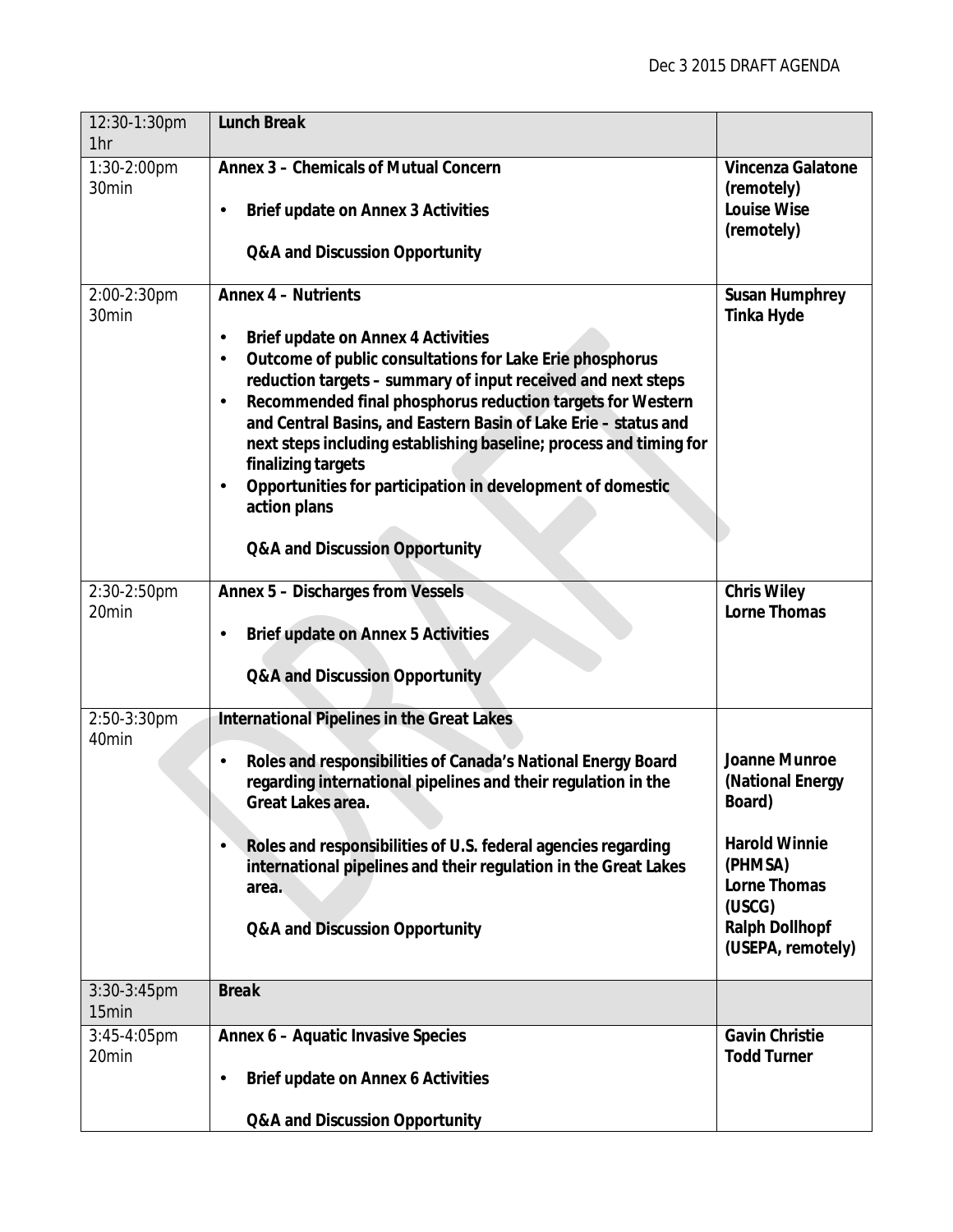| 4:05-4:30pm                      | Annex 8 - Groundwater                                                            | <b>Norman</b>          |
|----------------------------------|----------------------------------------------------------------------------------|------------------------|
| 25min                            |                                                                                  | Grannemann             |
|                                  | Brief update on Annex 8 Activities<br>$\blacksquare$                             | Dale Van               |
|                                  | Next steps for the "Groundwater science relevant to the Great"<br>$\blacksquare$ | Stempvoort             |
|                                  | Lakes Water Quality Agreement" report                                            |                        |
|                                  | Q&A and Discussion Opportunity                                                   |                        |
| 4:30-4:50pm<br>20 <sub>min</sub> | Annex 9 – Climate Change Impacts                                                 | <b>Patrick Quealey</b> |
|                                  | Brief update on Annex 9 Activities<br>$\blacksquare$                             |                        |
|                                  | Using compiled climate change information to implement Annex<br>$\blacksquare$   |                        |
|                                  | 9 priorities for science and action                                              |                        |
|                                  | Q&A and Discussion Opportunity                                                   |                        |
|                                  |                                                                                  |                        |
| 4:50 <sub>pm</sub>               | Day 1 Adjourns                                                                   |                        |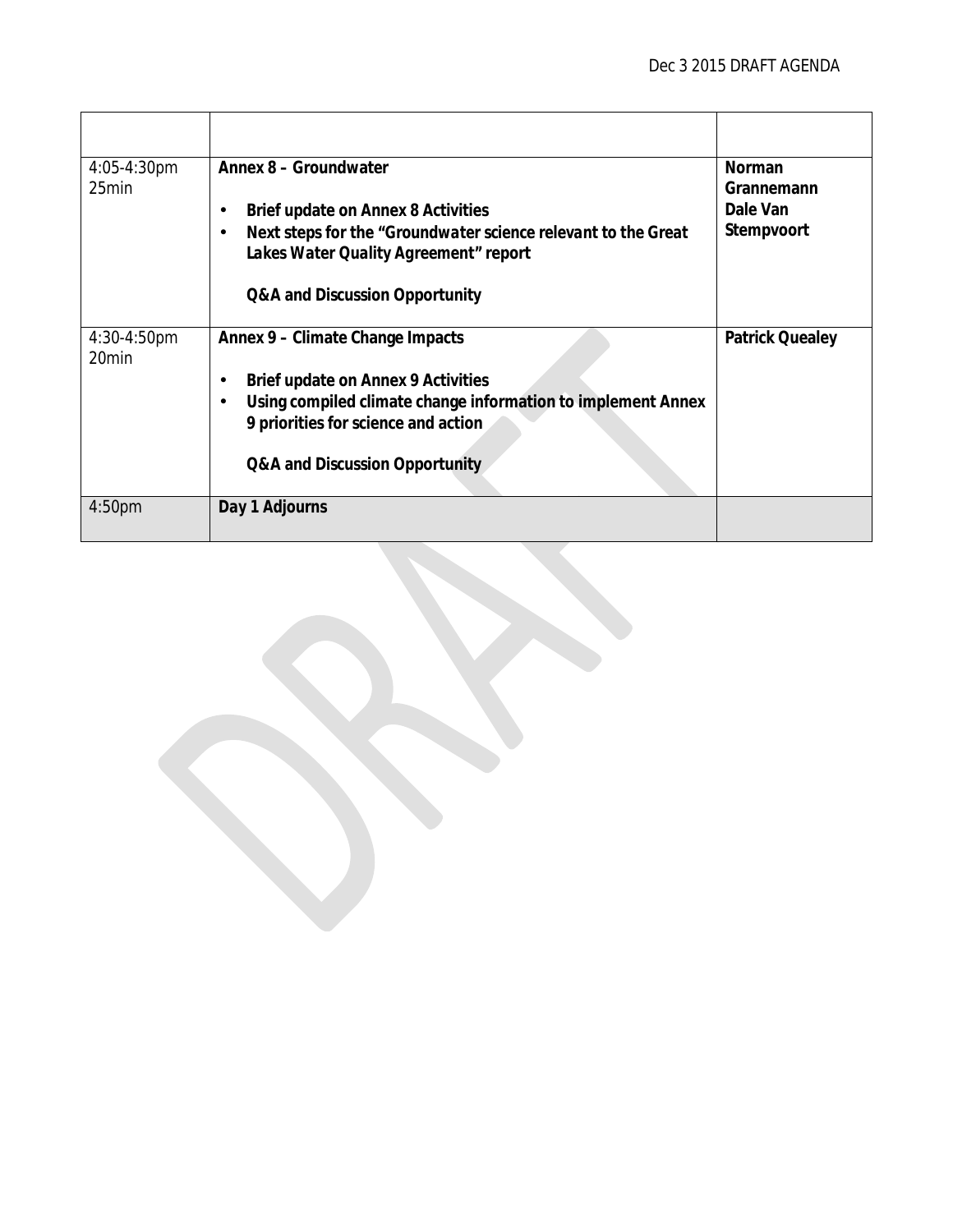## **GREAT LAKES EXECUTIVE COMMITTEE MEETING AGENDA December 8 to 9, 2015**

#### **Metro Toronto Convention Centre, South Building, Room 714 222 Bremner Boulevard, Toronto, Ontario M5V 3L9**

# **Day 2 – December 9, 2015 – 9am to 1:00pm EST**

**Webinar:** <https://gts-ee.webex.com/meet/glwqa-aqeglec.gc.ca> **Teleconference:** 1-877-413-4790 and **Conference ID:** 9901139

| 9:00-9:15am<br>15min   | Welcome back, recap of Day 1                                                                                                                                                                                                                                                                                                                | Susan Hedman<br><b>Mike Goffin</b>                                                                           |
|------------------------|---------------------------------------------------------------------------------------------------------------------------------------------------------------------------------------------------------------------------------------------------------------------------------------------------------------------------------------------|--------------------------------------------------------------------------------------------------------------|
| 9:15-9:40am<br>25min   | Annex 10 - Science<br><b>Brief update on Annex 10 Activities</b><br>$\blacksquare$<br>Approaches to data sharing, information and data management<br>systems<br>Q&A and Discussion Opportunity                                                                                                                                              | Ram Yerubandi<br><b>Paul Horvatin</b>                                                                        |
| 9:40-10:30am<br>50min  | Continuation of data sharing discussion<br>Demonstration from the Great Lakes Observing System (GLOS)<br>of tools and resources that can support GLWQA activities<br>Government of Canada Open Data Initiative<br>Demonstration of Science in the Great Lakes (SIGL)/Great Lakes<br>Monitoring<br><b>Q&amp;A and Discussion Opportunity</b> | Kelli Paige (GLOS)<br>Sean Backus (EC)<br><b>Paul Horvatin</b><br>(USEPA)<br>John Walker<br>(USGS, remotely) |
| 10:30-10:55am<br>25min | Progress Report of the Parties<br>Development of the Progress Report of the Parties<br>Q&A and Discussion Opportunity                                                                                                                                                                                                                       | Jennifer McKay<br><b>James Schardt</b>                                                                       |
| 10:55-11:10am<br>15min | <b>Break</b>                                                                                                                                                                                                                                                                                                                                |                                                                                                              |